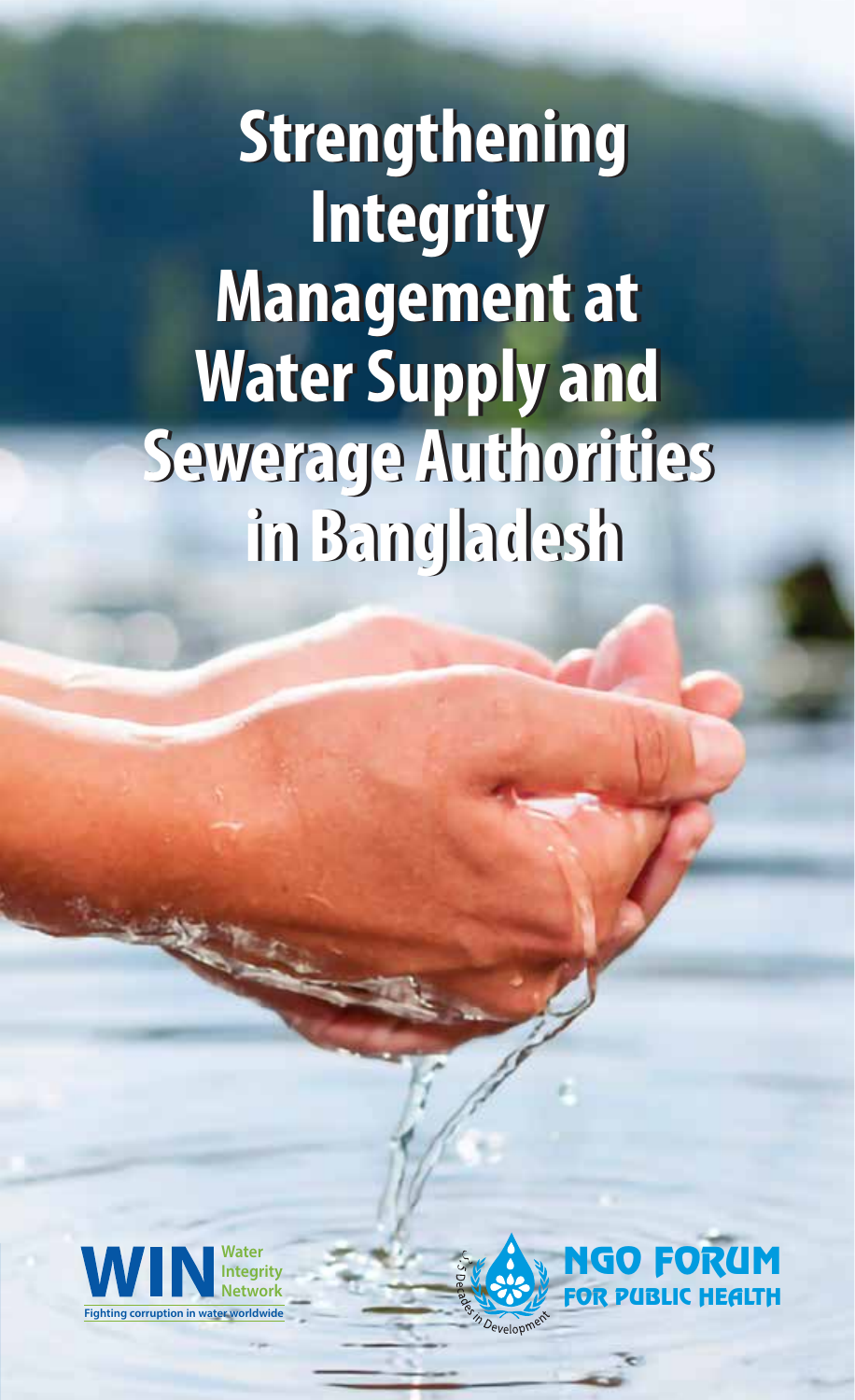### Infrastructure and Integrity in Bangladesh

**Background**

oundrowpe

**I**n recent years, Bangladesh has made considerable progress in health, education, and livelihood opportunities. The country has ambitious intentions to fulfil the Sustainable Development Goals (SDGs), with the Prime Minister exercising strong leadership. The *7th Five Year Plan* of Bangladesh (2015–2020) committed to ensuring access for all to sustainable water and sewerage systems. The government also formulated a National Integrity Strategy (NIS) in 2012 to promote good governance and achieve a corruption-free state and society<sup>1</sup>. The NIS represents a strong step in the right direction. Under it, government institutions and their employees are mandated to practice the principles of integrity, both in their work and as individuals. This commitment to integrity has been further strengthened in the *8th Five Year Plan,* which specifically requires that the NIS be introduced at the level of local government institutions to improve governance and strengthen integrity.

<sup>1</sup> Japan International Cooperation Agency (JICA). 2016. '2nd National Integrity Strategy Training'. https://www.jica.go.jp/bangladesh/english/office/topics/press160124.html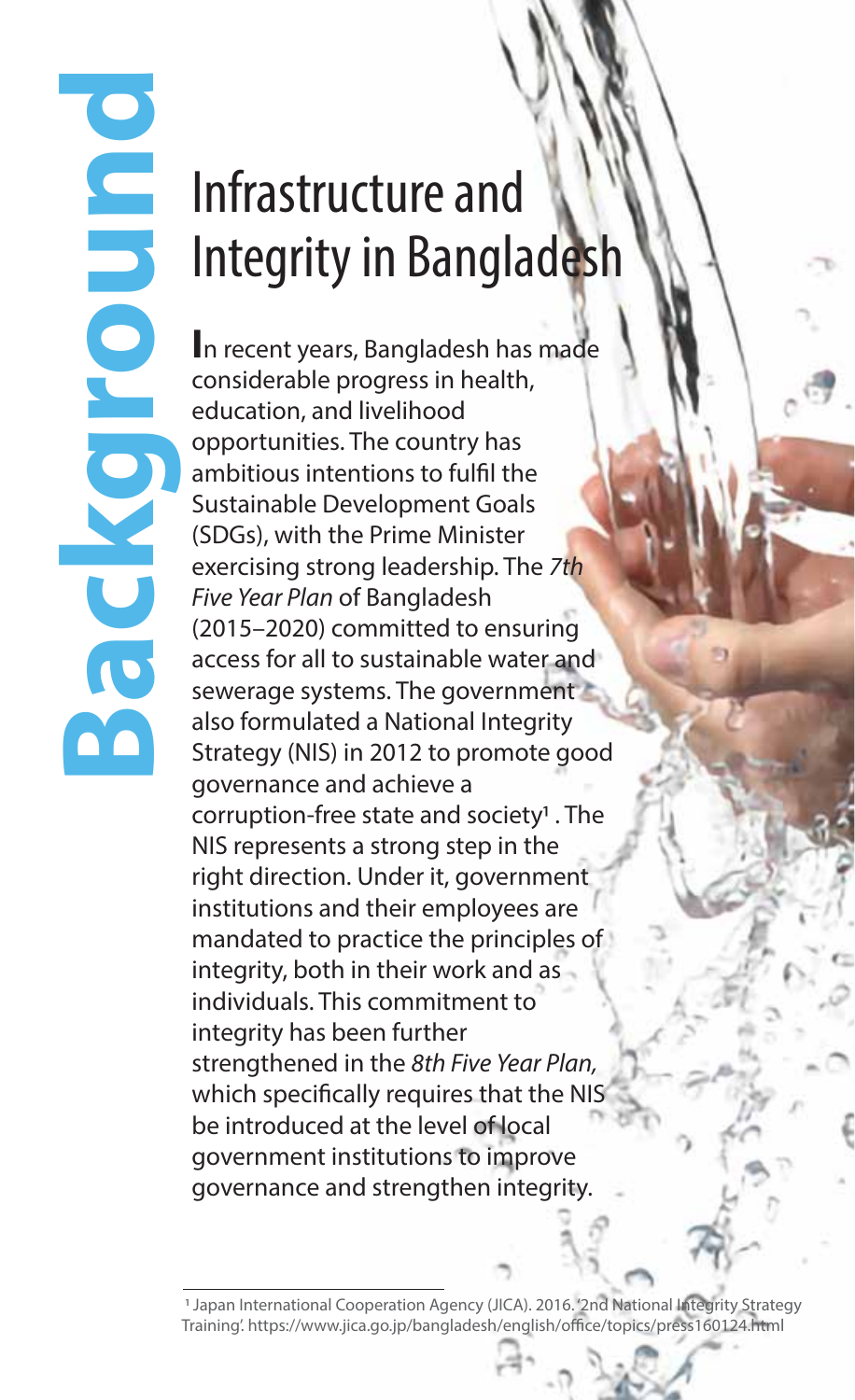The *8th Five Year Plan* also stipulates that critical urban services such as water supply, drainage, sanitation, and waste management will require intensive investment as well as structural reforms to enable the development of strong local government institutions. For Bangladesh to become a solidly middle-income country and an engine of growth in South Asia, however, requires more than investment in infrastructure: the country needs to invest in processes that strengthen integrity, improve work performance, and increase public trust. This crucial commitment will ensure the effective use of resources. Poor integrity damages the reputation and creditworthiness of entities in the water sector. Conversely, mitigating integrity risks can lead to substantial savings across the sector and secure the proper use of investment funds.

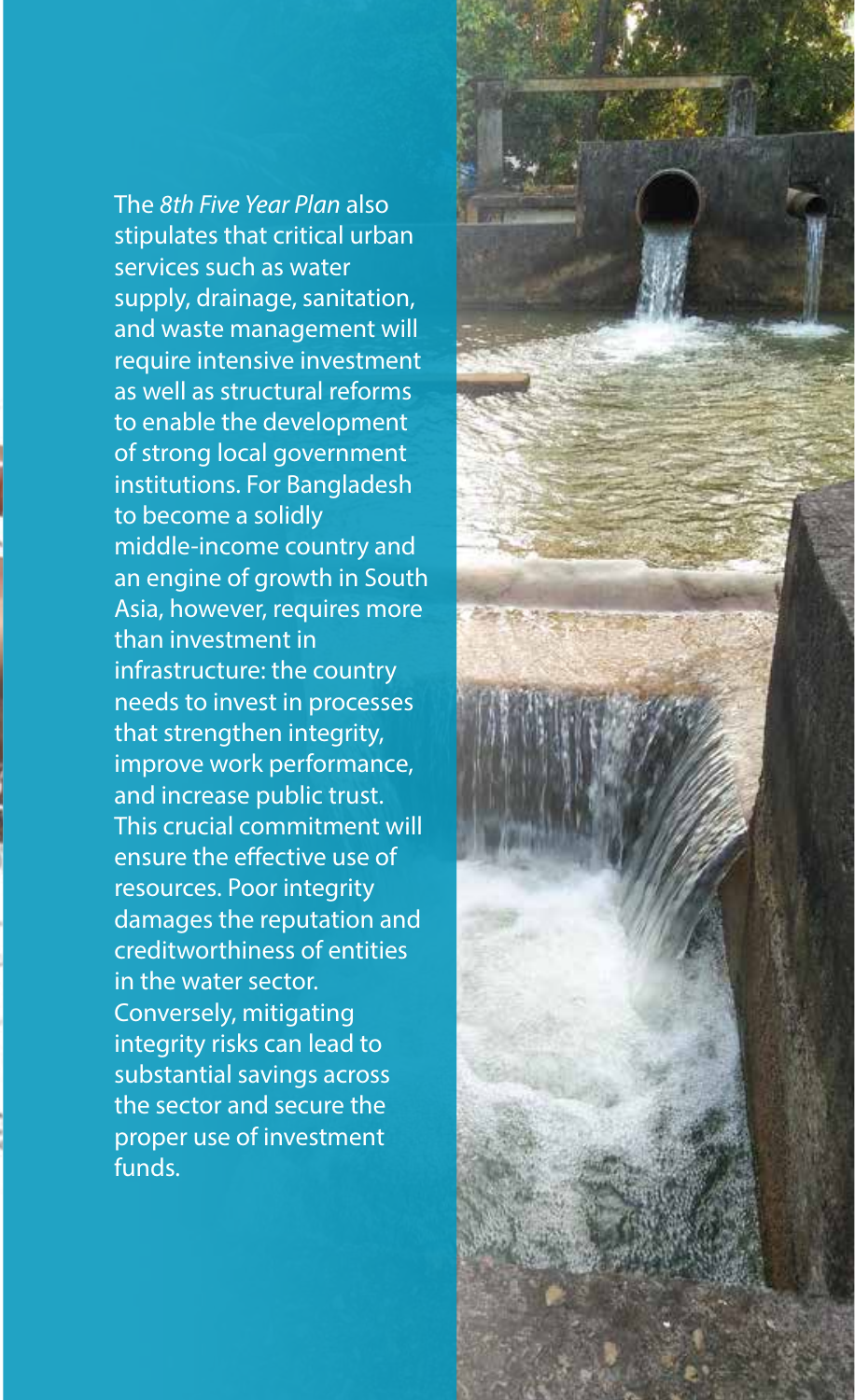## **The Integrity Management Project**

Since 2014, under the umbrella of the Bangladesh Water Integrity Network (BAWIN)<sup>2</sup>, key partners of the Water Integrity Network, the **NGO Forum**, and **cewas**3 have been implementing an Integrity Management Project with the Water Supply and Sewerage Authorities of three cities: Khulna (KWASA), Chittagong (CWASA), and Rajshahi (RWASA). The project supports water institutions in Bangladesh in addressing integrity risks by using the integrity WASH (InWASH) approach, which is built on integrity assessment and management, with the goal of both strengthening integrity and improving performance. The project's ultimate objective is to bolster Bangladesh's efforts to achieve the SDG targets. The project also aligns with the country's National Integrity Strategy.

<sup>2</sup> BAWIN: The Bangladesh Water Integrity Network is a multi-stakeholder network of water sector institutions at national and sub-national levels as well as individuals committed to promoting integrity in the water sector of Bangladesh through research, campaign, and advocacy engaging various stakeholders.

<sup>&</sup>lt;sup>3</sup> From 2014 to 2017, the project was implemented with and Transparency International Bangladesh.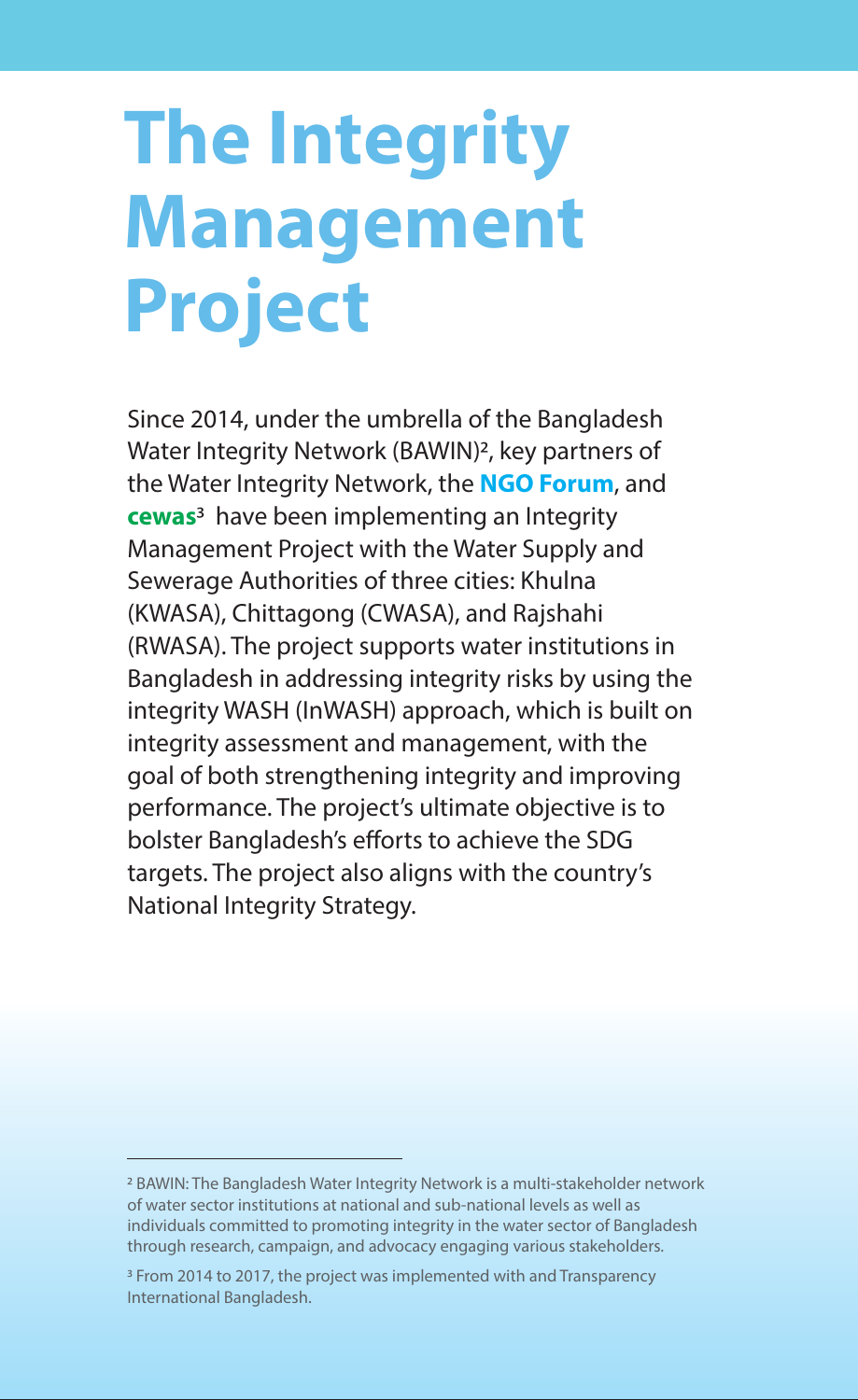### *The Integrity Management Project Aims to*

- Improve levels of integrity and performance at **WASAs**
- Contribute to raising awareness around water integrity in Bangladesh
- Support the building of stronger institutions
- Enhance the capacity of BAWIN members to facilitate integrity management projects
- Document good practices for other water utilities
- Promote the integrity management approach to other WASAs.
- Enhance customer relations through facilitating *Public Hearing* and emphasizing people's demand



*Location and service coverage of Water Supply and Sewerage Authorities in Chittagong, Khulna, and Rajshahi4*

4 Rajshahi WASA: https://rajshahiwasa.org.bd/; Khulna WASA: https://www.kwasa.org.bd/; Chittagong WASA: http://ctg-wasa.org.bd/.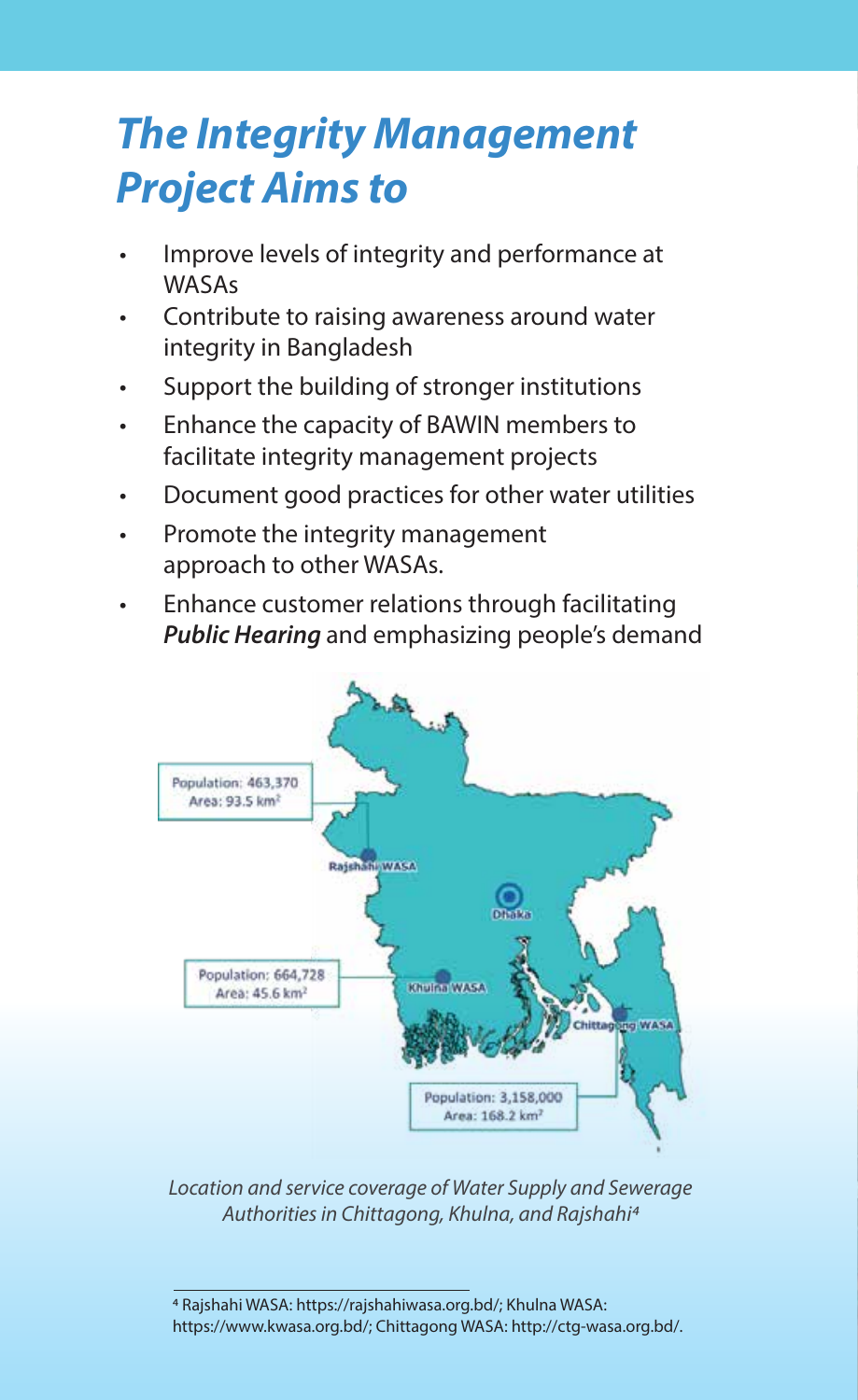# **The Integrity Management Toolbox**

The project is grounded in the application of the Integrity Management (IM) Toolbox: an adaptable set of resources and workshop techniques for supporting integrity management in water sector organizations. The IM Toolbox facilitates enhancing performance, undertaking internal reforms to strengthen integrity, and improving customer relations. If applied well, the IM Toolbox helps improve operations and services; mitigate corruption risks; increase accountability to customers stakeholders, public authorities, and partners; and strengthen an organization's creditworthiness. Project partners work with trained local coaches to support the utilities from earliest stages through the implementation process.

A central element is the integrity workshop, during which the organization identifies its most pressing integrity risks, selects an appropriate suite of tools to address them, and develops a roadmap for implementation that aligns with its business model. Integrity coaches, who are external to the utilities, support roadmap implementation and provide guidance as needed, without making decisions for them. The entire process depends solely on organizational management and employees and is supported by an appointed internal integrity agent.

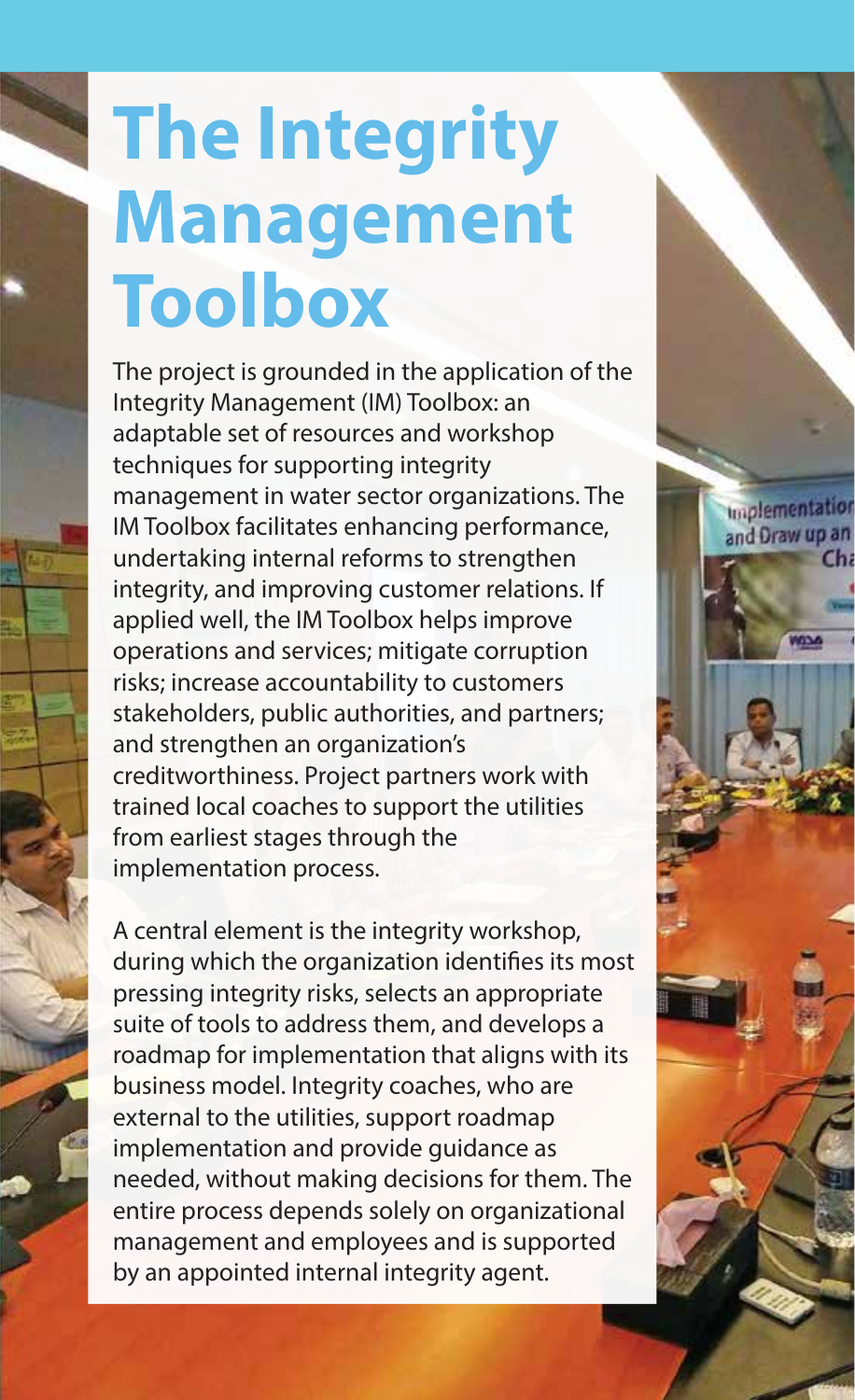

*The three phases of Integrity Management Toolbox application5*



## **Key Achievements of the Project**

**At all three WASAs,** phase 1 and phase 2 of the IM toolbox application have been completed. Currently, the integrity roadmap is being implemented under phase 3. Internal integrity teams were formed within WASAs, and their staffs have received training to apply the IM Toolbox with the support of external partners and coaches. Under the project, the WASAs engage actively with customers via public hearings and inform them about the progress of IM Project implementation. The utilities also engage actively with the media. The three WASAs participate in knowledge-exchange workshops to share their learning and experiences, and they carry out wider advocacy with government officials and ministers in collaboration with BAWIN and the NGO Forum.

<sup>5</sup> Water Integrity Network: www.waterintegritynetwork.net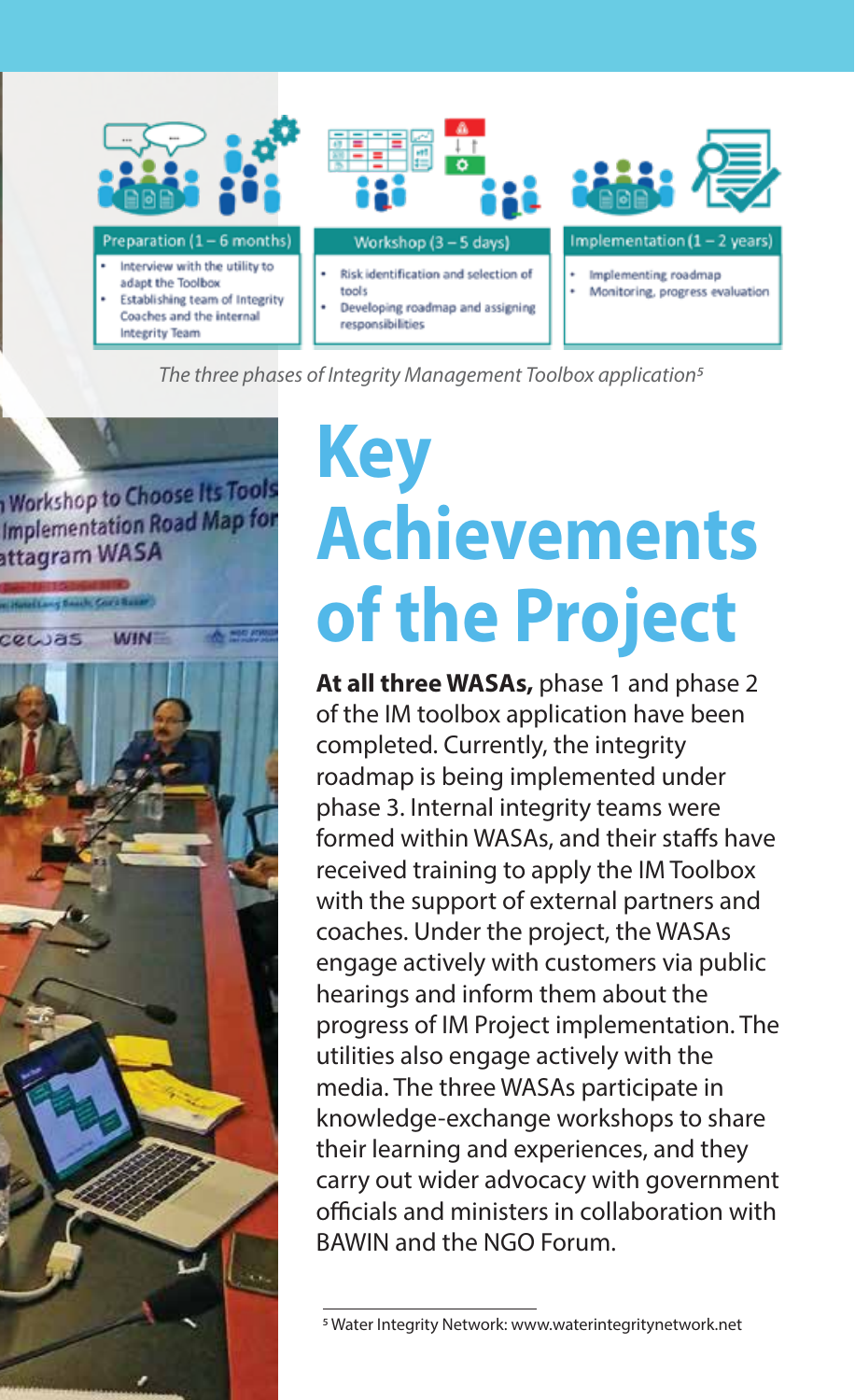As the pioneer among the three utilities, KWASA has completed all three phases of the IM Toolbox process and are now continuing to implement their roadmap, in the second stage of the project. During the first stage (2014–2017), KWASA identified a list of integrity risks related to management, engineering, and commercial issues. Key impacts in the first stage included improving the meter reading process and steps taken to reduce meter readings' falsification, and introducing online procurement processes. During the second stage (2017–2021), KWASA has participated in an integrity management assessment and generated baseline data for the IM project so that change can be measured by comparing with project endline data. In early 2020, KWASA developed a new roadmap to address low staff competence on public procurement rules (PPR), poor performance of contractors, inaccurate meter reading procedures, and an inefficient billing system. By the end of 2021, the utility plans to train 100 percent of its officers on PPR and electronic government procurement processes; achieve a satisfactory level of performance from contractors on tender specification; ensure accurate meter reading for of 100 percent of KWASA customers; and increase revenue collection from existing customers by 40 percent. Significantly,

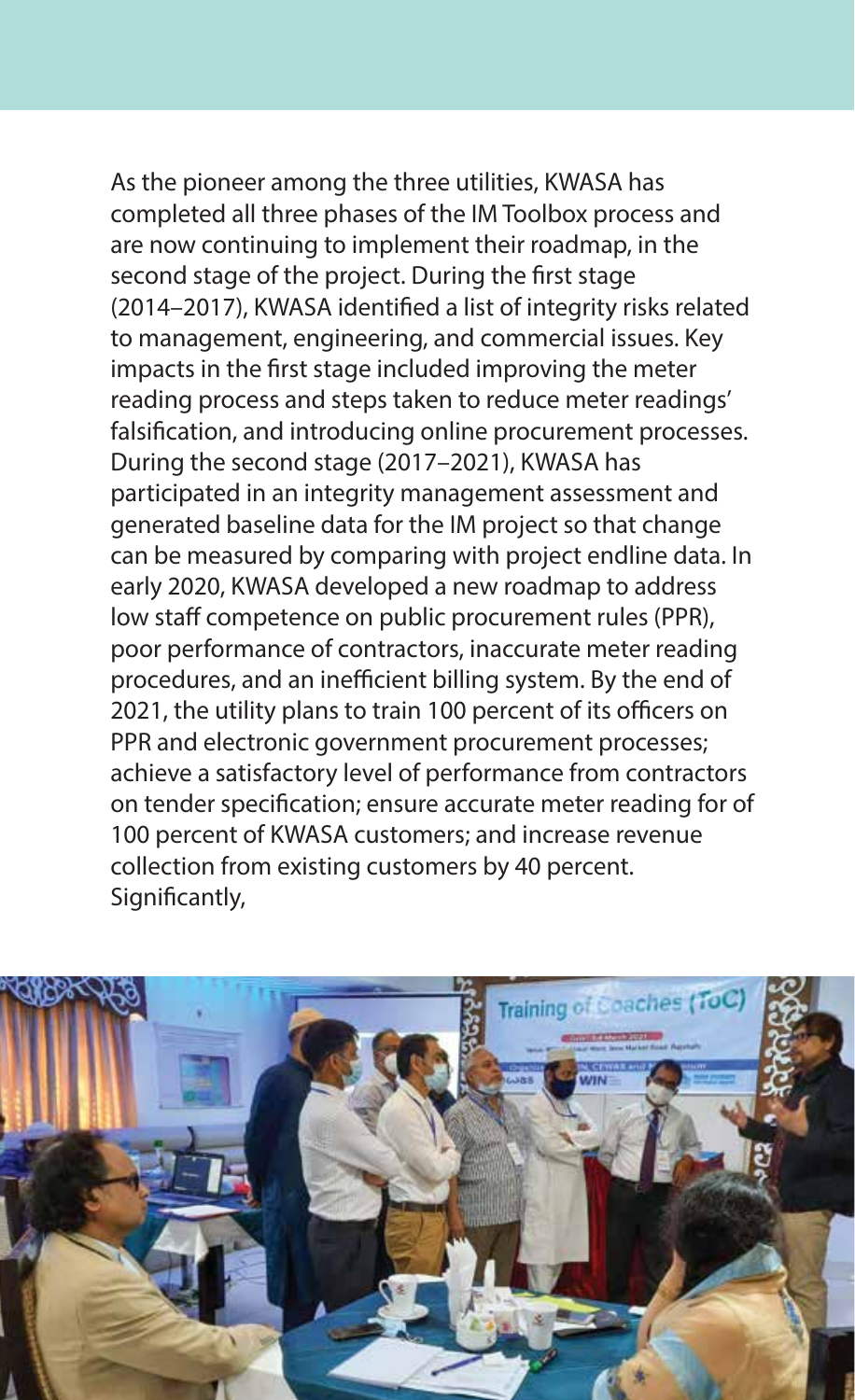seeing the successes of the KWASA IM Toolbox pilot, both CWASA and RWASA were convinced of the power of IM projects to benefit them by tackling integrity issues and supporting performance improvement.

CWASA is one of the largest utilities in Bangladesh in terms of its size and population served. The organization began implementing an integrity roadmap in 2019, which has helped to strengthen accountability mechanisms in the field inspection process. Previously, field reports of CWASA staff were a routine task for them. The field inspection report could not play a proper role in improving the performance of the contractors which deteriorated the service quality. Now, the utility uses a reporting template with a mechanism to verify that staffs are in fact visiting sites, and senior officials monitor the inspections by closely reviewing reports. The management of utility adds this report with government Annual Performance Agreement policy and sends it to the concern ministry. CWASA has also improved the mechanism for customer complaints by moving to a digital system. CWASA's efforts caught the notice of the national government, which gave the utility its National Integrity Award in 2019.

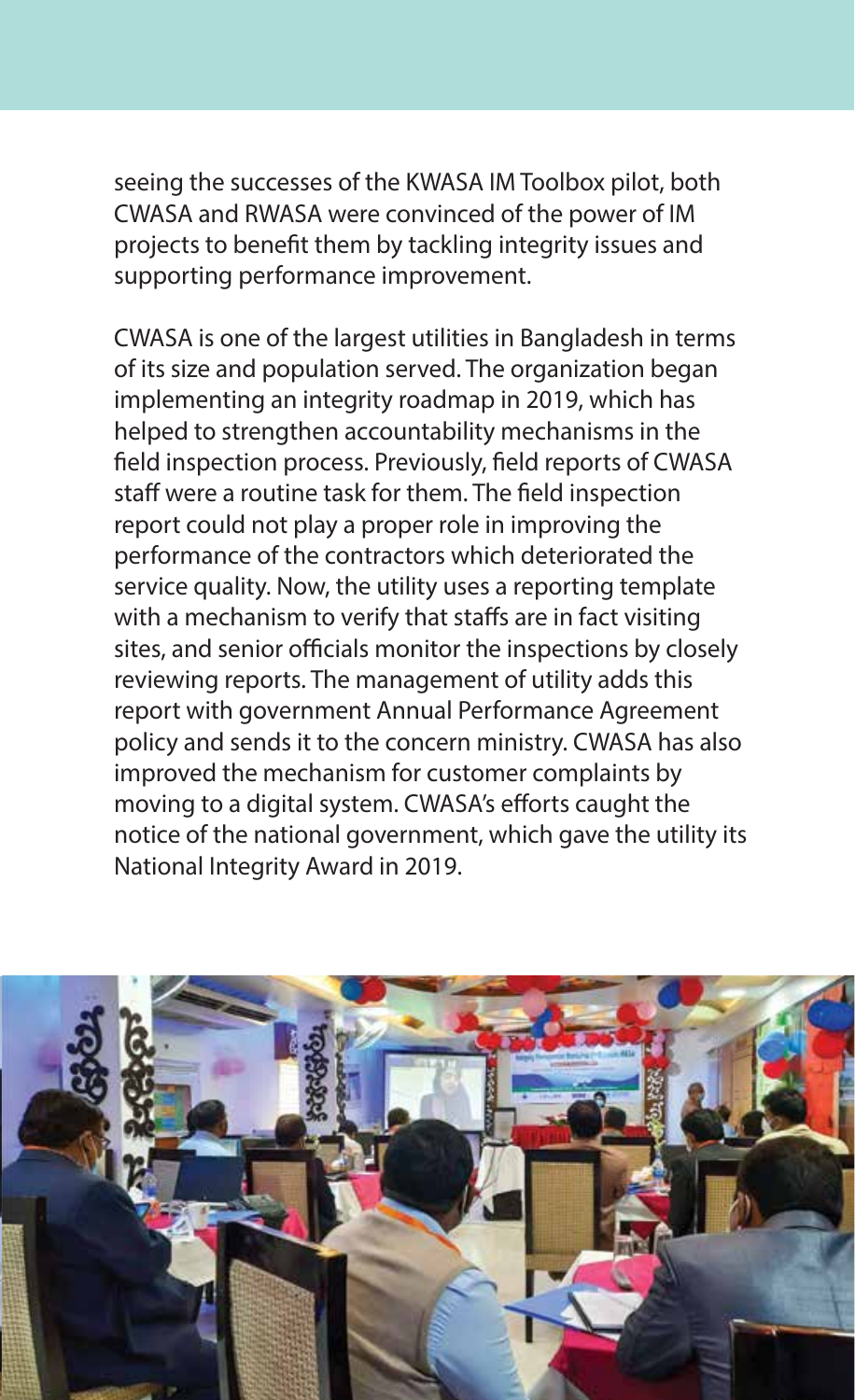

In 2020, RWASA created an integrity team, with the managing director leading the process. As of 2021, implementation of the integrity roadmap has gotten underway. Critical goals outlined in the roadmap include standardizing procurement processes as per compliance guidelines, initiating direct interaction with customers, and improving the utility's cash handling policy.

The IM Project also conducted trainings around integrity tools that helped in building local capacities in integrity management, both within the partner organizations and of individual officers and staff of the utilities. As a result, Bangladesh has the advantage of a cadre of trained, experienced integrity management coaches and facilitators able to steer and lead integrity management projects. The IM Toolbox has also been adapted for the country context and translated into Bengali.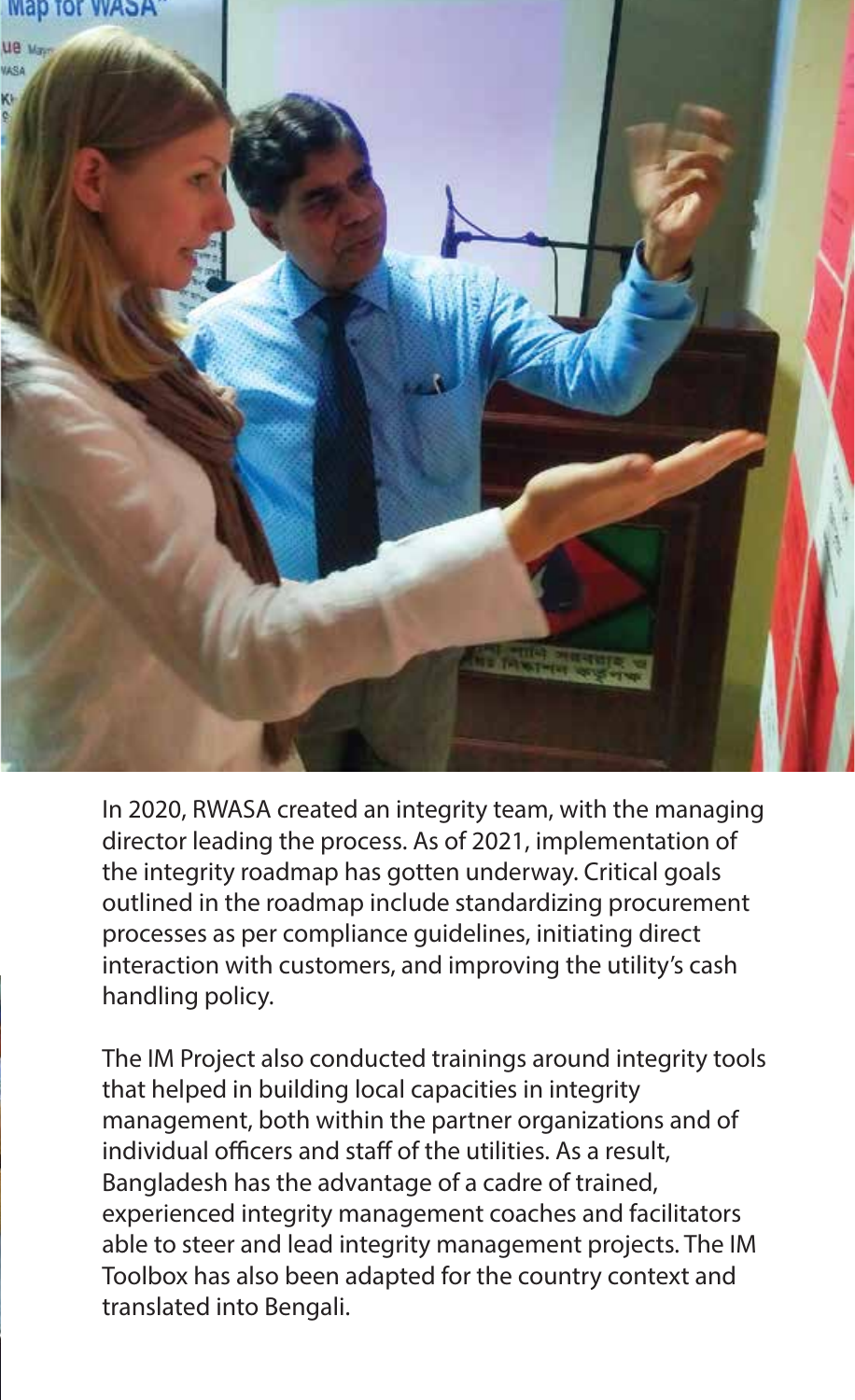### *Future* **Perspectives**

WIN and its partners continue to partner with the WASAs to strengthen integrity, with the objective of supporting achievement of Bangladesh's SDG targets as well as bolstering the National Integrity Strategy. The WASAs experience demonstrates the effectiveness of the IM Toolbox for strengthening institutional integrity. To support sustainability and scalability of integrity management in Bangladesh's water utilities, and potentially other water sector organizations and local municipalities, WIN, BAWIN, the NGO Forum, and other partners are dedicated to mobilizing further resources from sector partners, donors, and government agencies – which will enable expansion of the project to other WASAs and water sector organizations.

In a 2020 report<sup>6</sup>, the Asia Development Bank clarified the importance of "*mainstreaming integrity and transparency practices across water policies, water institutions, and water governance frameworks that are key for greater accountability and trust in decision-making,*  and effective implementation of water policies" – this is the goal of BAWIN and its partners in the Bangladesh Integrity Management Project.



6 Asian Development Bank. 2020. Asia Water Development Outlook 2020 – Advancing Water Security across Asia and the Pacific. https://wsww.adb.org/publications/asian-water-development-outlook-2020